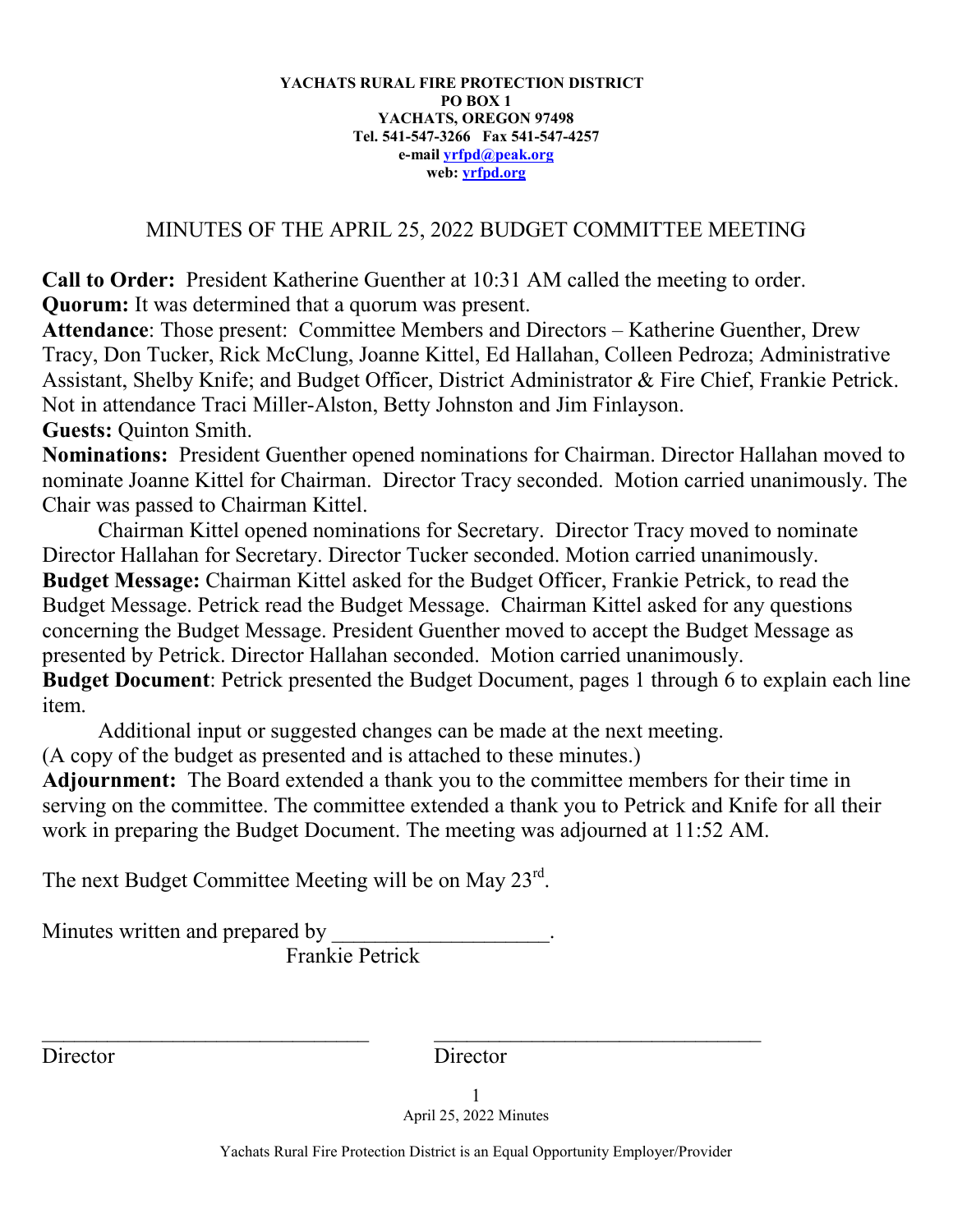## **YACHATS RURAL FIRE PROTECTION DISTRICT 2056 Hwy 101 N, PO BOX 1 YACHATS, OREGON 97498 Tel. 541-547-3266 Fax 541-547-4257 E-mail [yrfpd@peak.org](mailto:yrfpd@peak.org)**

## MINUTES OF THE BOARD OF DIRECTORS' REGULAR MEETING OF APRIL 25, 2022

**Call to Order:** Secretary Hallahan at 12:31 AM called the meeting to order.

**Quorum:** It was determined that a quorum was present.

**Attendance:** Those present: Directors – Katherine Guenther, Drew Tracy, Donald Tucker and Ed Hallahan; FF/Paramedic Joe Schwab; Shelby Knife, Assistant to District Administrator; District Administrator and Fire Chief, Frankie Petrick. Director Johnston was not in attendance. **Agenda changes or additions:** None.

**Guests:** Quinton Smith

**Public Input:** None.

**Minutes**: The minutes of the Regular Meeting of April 11, 2022 were approved as emailed. **Liaison Report:** No report given as Liaison Bennett was not in attendance.

**Correspondence:** None to report.

**Equipment Maintenance:** We have not had the maintenance mechanic down yet, but he should be here within the next two weeks. Everything is checking out okay.

The generator was exercised with no problems. Most of the crew is familiar with the process and we are currently doing the exercising once a month. We will have the third Wednesday be exercise day.

**Training Team Report:** Training on the electrical vehicle charging station in our district and in COCF&RD was held as well as patient stabilization and lifting techniques.

**District Administrator/Fire Chief Report:** Nothing to report.

**Old Business:** Knife reported to the Board that the request for the web site to link to a Facebook page was added. Director Tucker thanked Knife for that and added that the web page is looking very nice.

**Ongoing Business:** Discussion about the import dates for the November election was held. The last day to file the ballot title for the November ballot is August  $19<sup>th</sup>$ .

It is important to decide on an amount for the LOT request. Discussion ensued and acting Director Hallahan asked that each Director come prepared to make a decision about the amount of the LOT at the May 23rd meeting. Those present agreed to do so.

**New Business:** Director Hallahan presented the March 2022 Consumer Price Index. Much discussion about the current cost of living occurred. The March index is 8.7 percent. Next

> 1 April 25, 2022

Yachats Rural Fire Protection District is an Equal Opportunity Employer/Provider